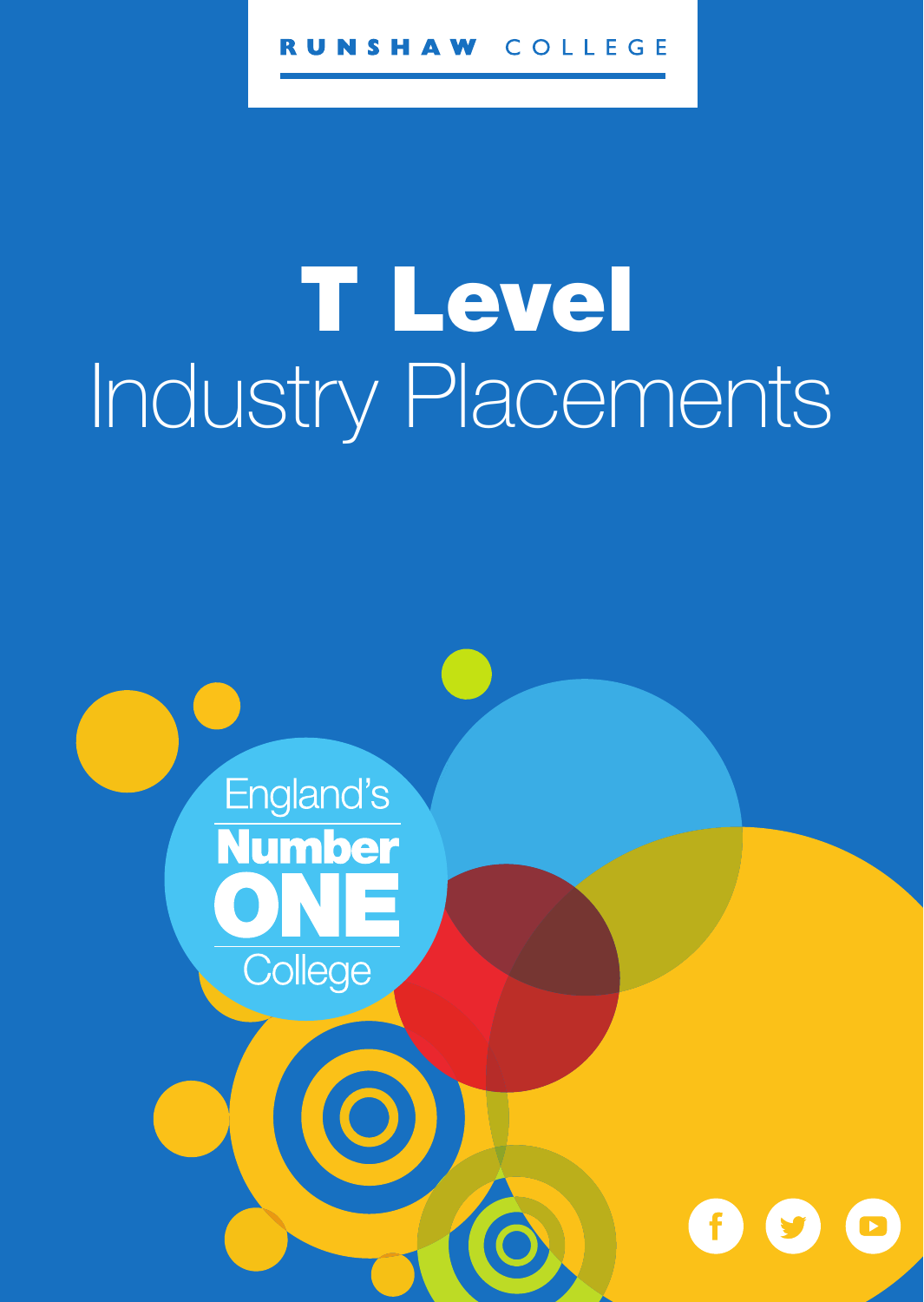#### **What are T Levels?**

T Levels are a new technical qualification that will replace existing vocational qualifications, which have been developed in collaboration with employers and businesses. T Levels will offer students a mixture of classroom learning and 'on-the-job' experience over the duration of an Industry Placement.

#### **What are Industry Placements?**

Industry Placements comprise of a student, on a course relevant to your business, spending a minimum of 315 hours, typically completed across 45 days. This will give students the opportunity to put the skills and knowledge that they have learnt in the classroom into practice in the workplace.

#### **What do I need to do?**

- Provide a 315 hours minimum Industry Placement, typically completed across 45 days for a student on a relevant course.
- Ensure there is a safe work environment and opportunities for the student to develop their technical skills within your industry.
- Provide a mentor for the student.
- Complete a workplace induction and set a work plan for the student.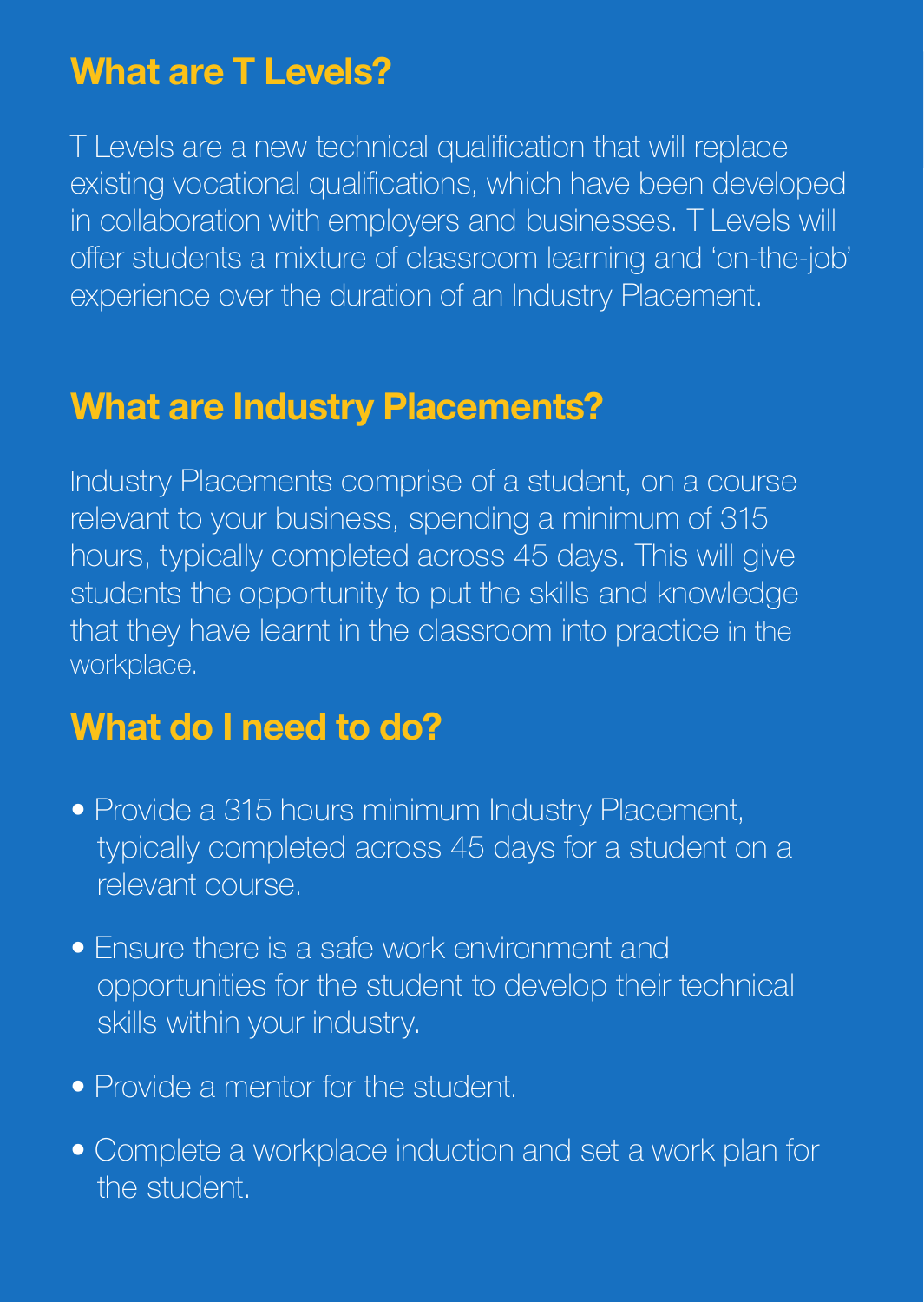### **How will taking a student on placement benefit my business?**

As an employer you will benefit in a number of ways from integrating T Level Industry Placements into your business, including: